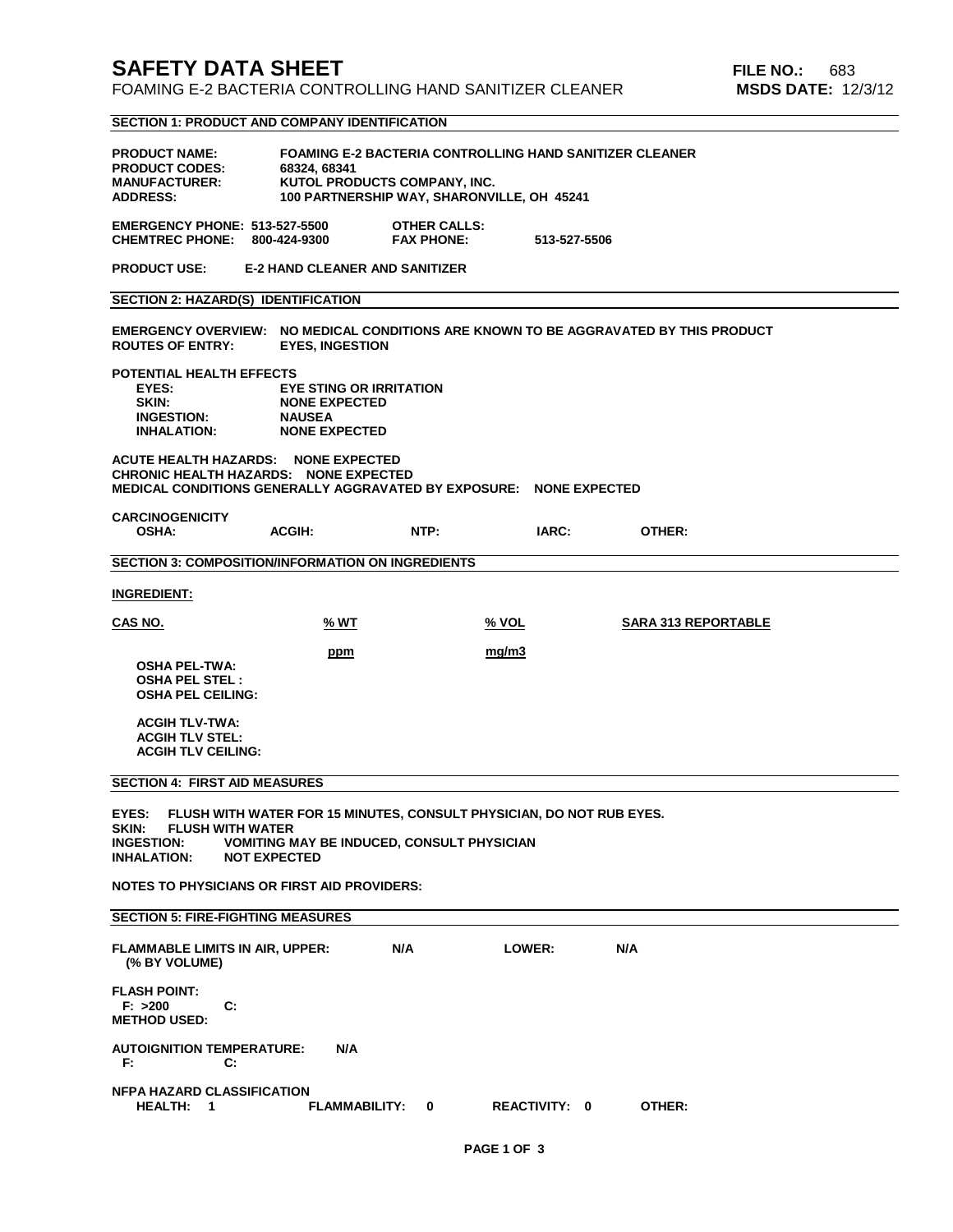# **SAFETY DATA SHEET FILE NO.:** 683

# FOAMING E-2 BACTERIA CONTROLLING HAND SANITIZER CLEANER **MSDS DATE:** 12/3/12

**HMIS HAZARD CLASSIFICATION**

 **HEALTH: 1 FLAMMABILITY: 0 REACTIVITY: 0 PROTECTION:**

**EXTINGUISHING MEDIA: ANY- WILL NOT SUPPORT COMBUSTION SPECIAL FIRE FIGHTING PROCEDURES: UNUSUAL FIRE AND EXPLOSION HAZARDS: NONE HAZARDOUS DECOMPOSITION PRODUCTS: NONE**

## **SECTION 6: ACCIDENTAL RELEASE MEASURES**

**ACCIDENTAL RELEASE MEASURES: DIKE, THEN SHOVEL INTO LEAKPROOF CONTAINER**

#### **SECTION 7: HANDLING AND STORAGE**

**HANDLING AND STORAGE: SPECIAL HANDLING NOT EXPECTED UNDER NORMAL CONDITIONS OTHER PRECAUTIONS:**

#### **SECTION 8: EXPOSURE CONTROLS/PERSONAL PROTECTION**

**ENGINEERING CONTROLS: NONE VENTILATION : NORMAL RESPIRATORY PROTECTION: NONE EYE PROTECTION:**<br>**SKIN PROTECTION: NORMAL CLEANLINESS OTHER PROTECTIVE CLOTHING OR EQUIPMENT: WORK HYGIENIC PRACTICES: EXPOSURE GUIDELINES: NORMAL INTENDED USE**

## **SECTION 9: PHYSICAL AND CHEMICAL PROPERTIES**

| <b>APPEARANCE:</b><br>ODOR:<br><b>PHYSICAL STATE:</b>  | <b>WATER THIN PALE YELLOW LIQUID</b><br><b>BLAND, FRAGRANCE FREE</b><br><b>LIQUID</b> |  |  |  |  |  |  |
|--------------------------------------------------------|---------------------------------------------------------------------------------------|--|--|--|--|--|--|
| pH AS SUPPLIED: 6.5 TYPICAL<br><b>BOILING POINT:</b>   | pH (Other):                                                                           |  |  |  |  |  |  |
| $F: >200$ $C: >93$<br><b>MELTING POINT:</b>            |                                                                                       |  |  |  |  |  |  |
| F: N/A<br>C: N/A                                       |                                                                                       |  |  |  |  |  |  |
| <b>FREEZING POINT:</b>                                 |                                                                                       |  |  |  |  |  |  |
| <b>F: NOT DETERMINED</b>                               | <b>C: NOT DETERMINED</b>                                                              |  |  |  |  |  |  |
| <b>VAPOR PRESSURE (mmHg):</b><br>@                     |                                                                                       |  |  |  |  |  |  |
| $N/A$ $C: N/A$<br>F۰                                   |                                                                                       |  |  |  |  |  |  |
| VAPOR DENSITY (AIR = 1): $<$ 1<br>@                    |                                                                                       |  |  |  |  |  |  |
| F.<br>N/A C: N/A                                       |                                                                                       |  |  |  |  |  |  |
| SPECIFIC GRAVITY (H2O = 1): $1.00$<br>@                |                                                                                       |  |  |  |  |  |  |
| F: 77 C: 25                                            |                                                                                       |  |  |  |  |  |  |
| EVAPORATION RATE: <1                                   |                                                                                       |  |  |  |  |  |  |
| BASIS $(=1)$ :<br><b>SOLUBILITY IN WATER: COMPLETE</b> |                                                                                       |  |  |  |  |  |  |
| <b>PERCENT SOLIDS BY WEIGHT: 3 %</b>                   |                                                                                       |  |  |  |  |  |  |
| <b>PERCENT VOLATILE: 97 %</b>                          |                                                                                       |  |  |  |  |  |  |
| BY WT/ BY VOL @                                        |                                                                                       |  |  |  |  |  |  |
| F: 105<br>C:                                           |                                                                                       |  |  |  |  |  |  |
| <b>VOLATILE ORGANIC COMPOUNDS (VOC): &lt;1%</b>        |                                                                                       |  |  |  |  |  |  |
| <b>WITH WATER:</b><br><b>LBS/GAL</b>                   | <b>LBS/GAL</b><br><b>WITHOUT WATER:</b>                                               |  |  |  |  |  |  |
| <b>MOLECULAR WEIGHT:</b><br><b>VISCOSITY: N/A</b>      |                                                                                       |  |  |  |  |  |  |
| @                                                      |                                                                                       |  |  |  |  |  |  |
| F: 77<br>C: 25                                         |                                                                                       |  |  |  |  |  |  |
| SECTION 10: STARILITY AND REACTIVITY                   |                                                                                       |  |  |  |  |  |  |

**SECTION 10: STABILITY AND REACTIVITY**

**STABLE UNSTABLE**